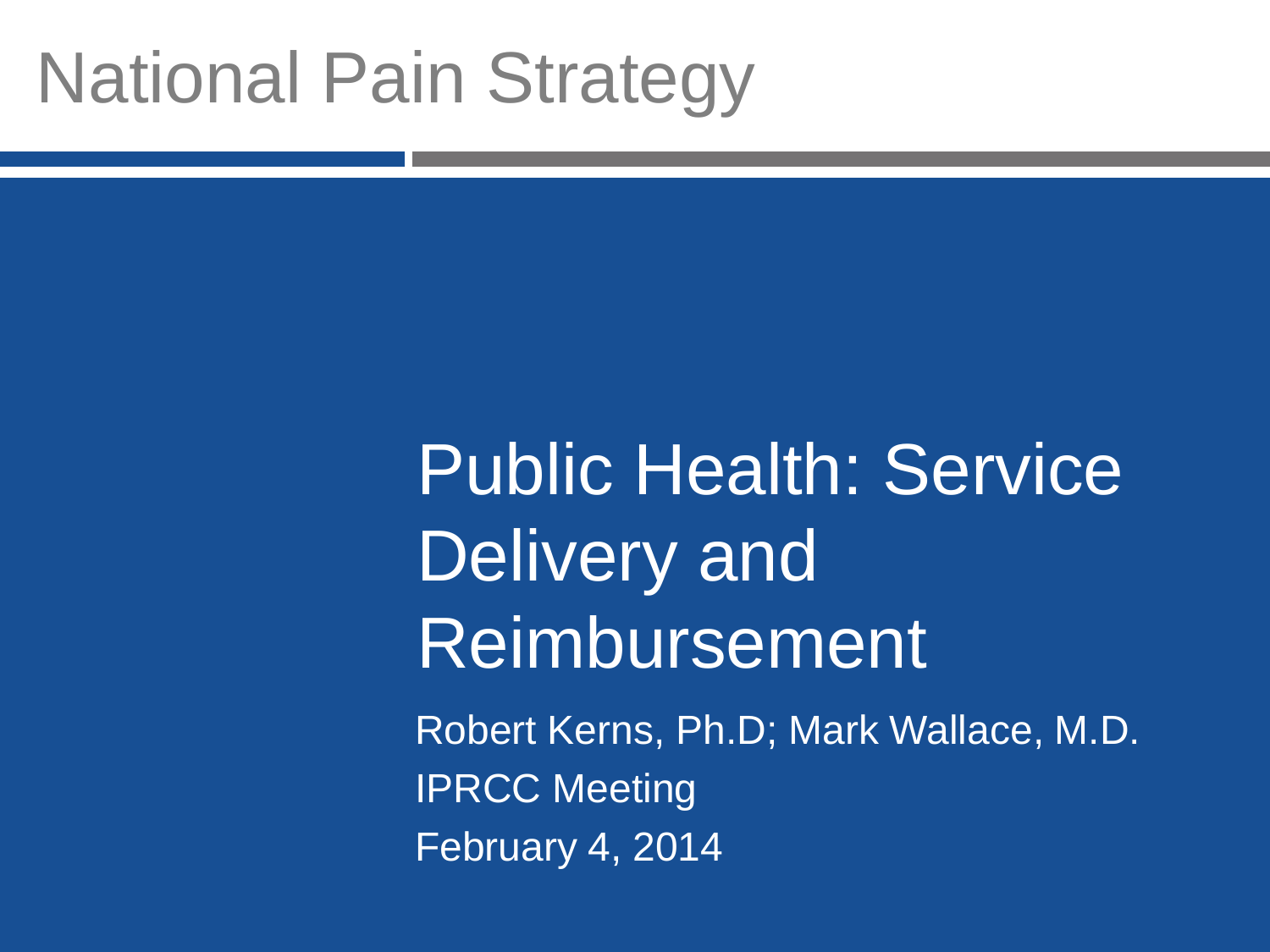### Working Group Roster

- Co-Chair: Robert Kerns, PhD
- Co-Chair: Mark Wallace, MD
- Paul Arnstein, PhD, RN, FAAN
- Sean Cavanaugh
- Jan Favero Chambers
- Jack Conway, JD
- Elizabeth Gilberston, MA
- Christopher Jones, PharmD, MPH, LCDR
- Karl Lorenz, MD, MSHS
- Brook Martin, MPH, PhD
- Judith Paice, PhD, RN, FAAN
- Patricia Sinot, PT, MPH, PhD
- Steven Stanos, DO
- Marianne Udow-Phillips
- Catherine Underwood, MBS, CAE
- CAPT Sheri Yoder, Pharm D, BCPS
- Tim Furnish, MD (non-voting member)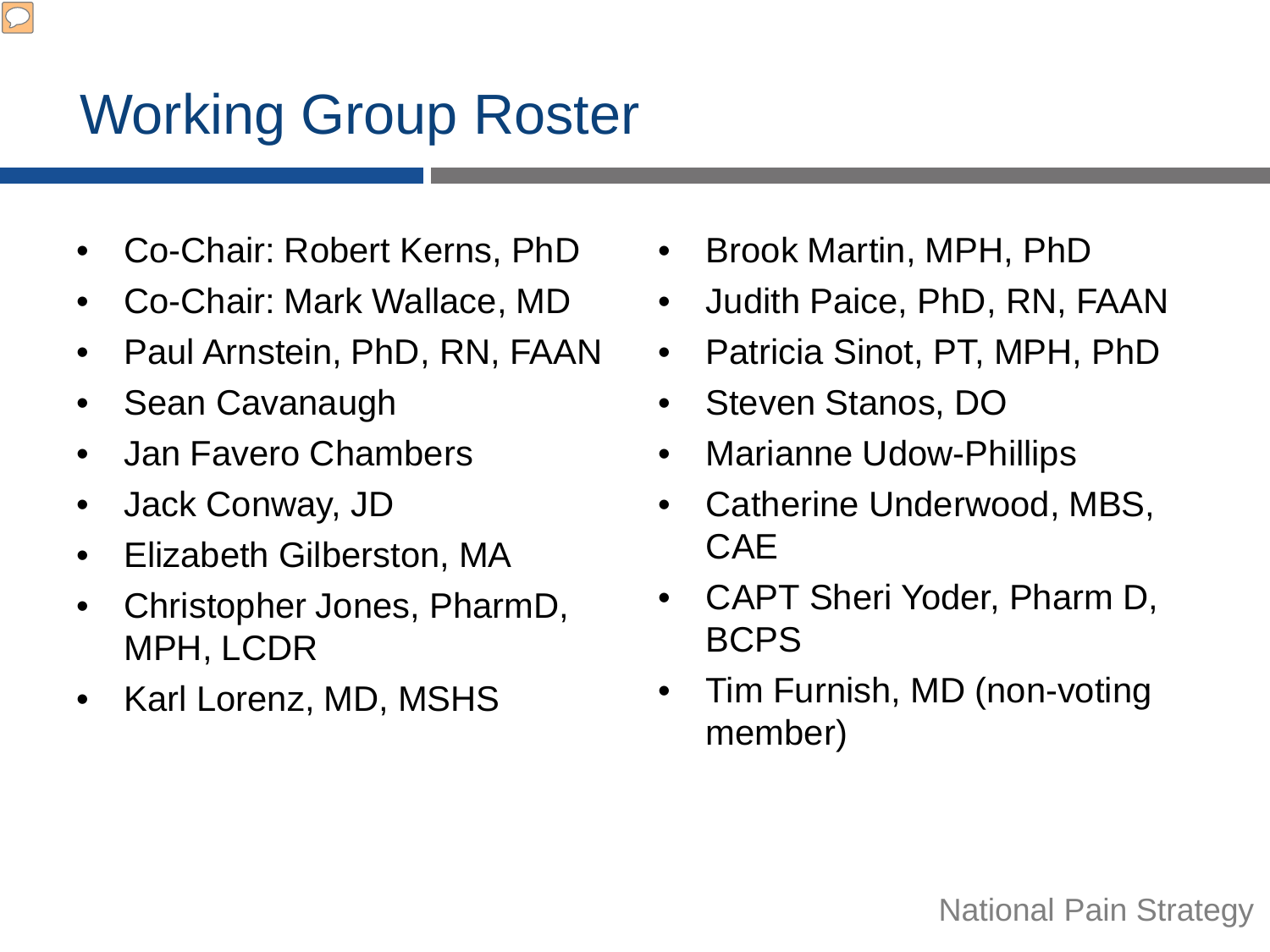

Priority 1

• To develop public policy recommendations that defines future payment, and incentives, for evidence-based integrated multimodal care and interdisciplinary team care of persons with chronic pain**.**

Priority 2

• Target CMS with policy and guideline recommendations on how to achieve policy.

Priority 3

• Engage pain societies for input/endorsement

Priority 4

• Determine impact of deliverable on quality, access and cost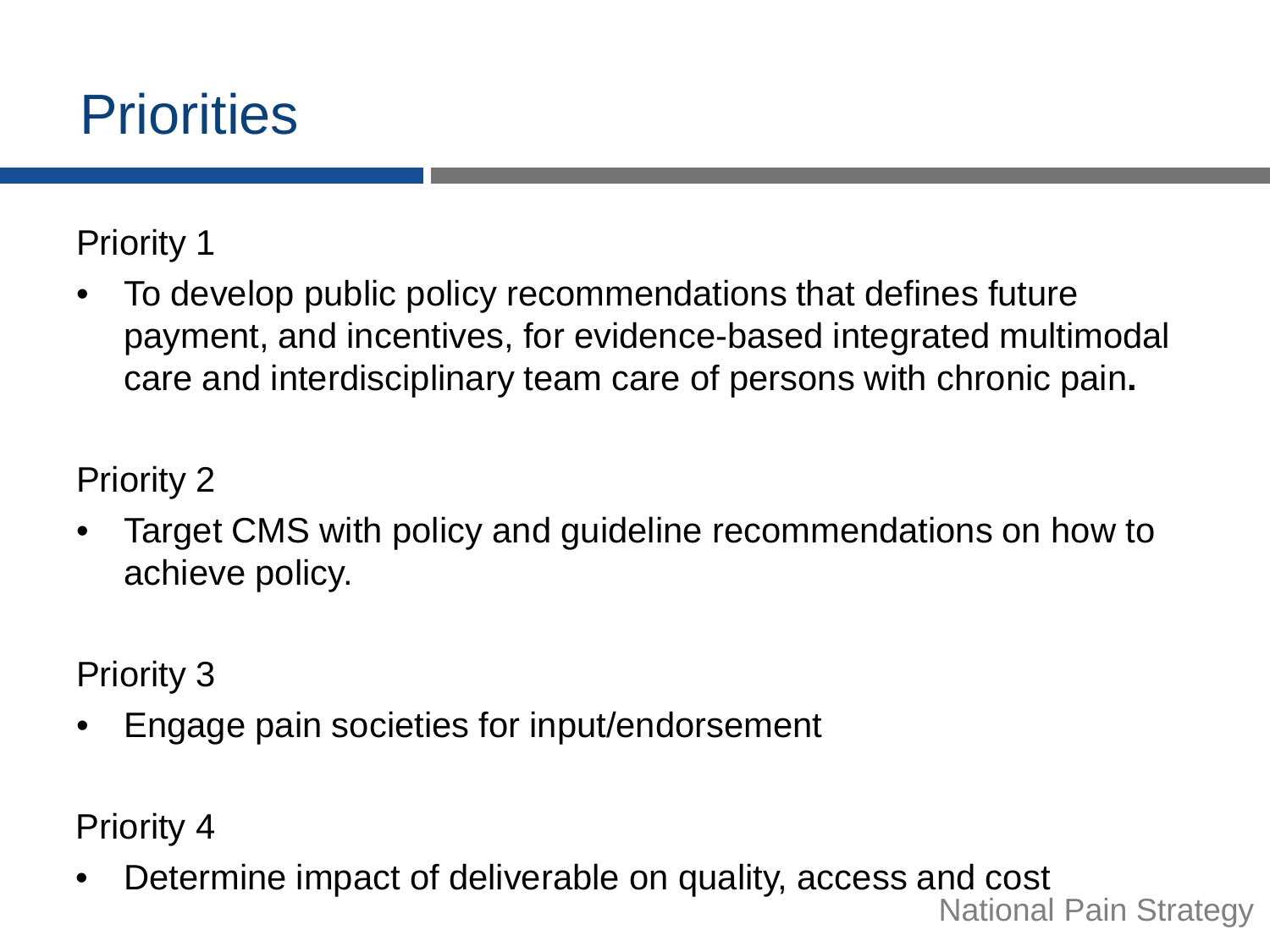#### Framework

- Describe the current and future state of pain care delivery:
	- Integrated multimodal care/interdisciplinary team care
	- How evidence is applied to care
	- Payment/incentive methods/EMR
- Determine deficiencies (gaps) between the current and future care.
- Provide guidelines for achieving future state of pain care delivery
- Identify and consider framework of other chronic disease states that may serve as a model for our charge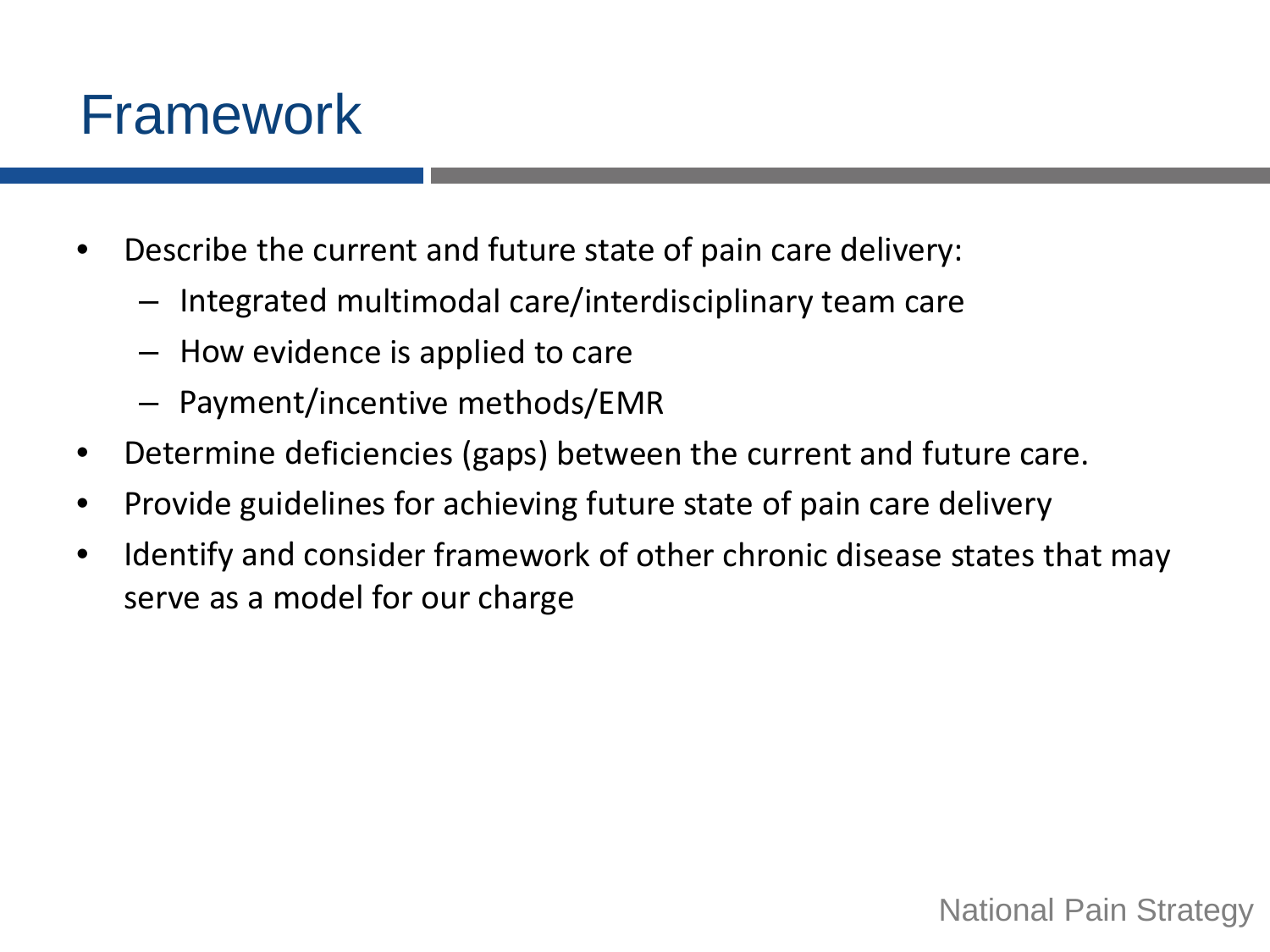## Proposed Deliverables and Time Frame

#### **Proposed Deliverables**

- Deliverable 1 Target CMS with policy recommendations for future service delivery and reimbursement for chronic pain and guidelines on how to achieve future state
- Deliverable 2 Engage pain societies for input/endorsement of the policy
- Deliverable 3 Determine impact of deliverable on quality, access, and cost

#### **Time Frame**

- Deliverable 1 Completion Date July, 2014
- Deliverable 2 Completion Date December, 2014
- Deliverable 3 Completion Date 2017